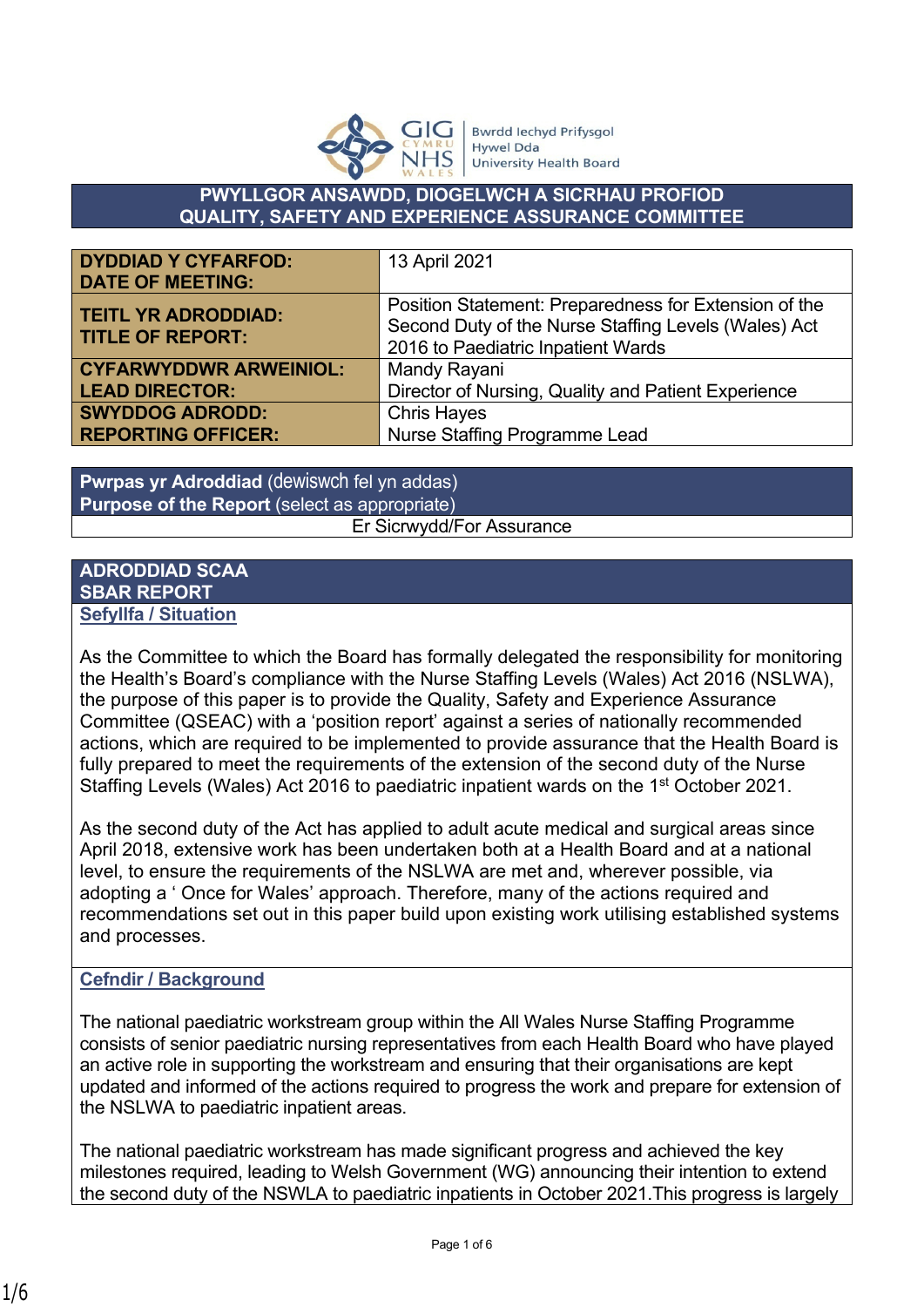due to excellent staff engagement, support and commitment from Health Boards, and by aligning the work to the approach taken by the national adult workstream group.

The national paediatric workstream has been rigorous in ensuring that children's rights have been followed throughout its work programme. Youth advisory boards have been instrumental in creating a range of information materials suitable for children and young people, which will be made available when the extension commences via the HDdUHB website.

The availability of an evidence-based patient acuity/workload tool, which is required before the NSLWA can be extended, has been developed through the workstream group: This 'Paediatric Welsh Levels of Care' tool has been developed, tested, and refined by operational teams across Wales over the past 4 years and was agreed by the All Wales Nurse Staffing Group in November 2020. In addition, the workstream group, together with frontline staff, have identified 4 nurse-sensitive quality indicators and have been exploring ways of evidencing professional judgement. Combined within the 'triangulated methodology prescribed within the NSLWA, this information will enable the calculation of the nurse staffing level on each paediatric inpatient ward.

Interim Paediatric Nurse Staffing Principles were issued to NHS Wales via the Chief Nursing Officer, in July 2019. The purpose of the principles was to provide a bridging tool to guide and support Health Boards with workforce planning, ensuring consistency across Wales, until the second duty of the NSLWA was extended. Six monthly monitoring of performance against these interim principles since their issue has shown a steady improvement in compliance. These principles will now be superseded by the broader requirements of the NSLWA in October 2021.

The national paediatric workstream group are devising an Operational Guidance document, to assist Health Boards to implement the Statutory Guidance to paediatric inpatient wards, and to be issued by WG in early 2021-22. This paediatric specific NSLWA Operational Guidance will complement the document that already in place for adult medical and surgical wards.

The Chief Nursing Officer confirmed, via correspondence on 23rd February 2021, that the Senedd had passed the Nursing Staffing Levels (Extension of Situation) (Wales) regulations 2021 and that the second duty of the Act will be extended to paediatric inpatients on the  $1<sup>st</sup>$ October 2021. The letter sets out the timetable of key milestones and duties that Health Boards are required to follow:

| <b>Milestone</b>                                                       | Due date   |
|------------------------------------------------------------------------|------------|
| Undertake first triangulated calculations of nurse staffing levels for | Aug 2021   |
| paediatric inpatient wards                                             |            |
| Present calculated nurse staffing levels to Board                      | Sept 2021  |
| Regulations come into force; newly calculated nurse staffing levels    | 1 Oct 2021 |
| and accompanying patient information-boards to be in place on          |            |
| wards                                                                  |            |
| First annual assurance report to Board                                 | May 2022   |
| First three-year report to Welsh Government                            | 5 May 2024 |

Work has been undertaken through the national Nurse Staffing Programme to devise a series of reporting templates to ensure a consistent reporting format is used by every Health Board when complying with the statutory reporting requirements set out in Section 25E of the Act. The reporting dates for the paediatric in-patient wards will align with the existing reporting schedule for adult acute medical and surgical wards, due to the fact that the statutory three-year reporting period is tethered to the date of the Act's commencement and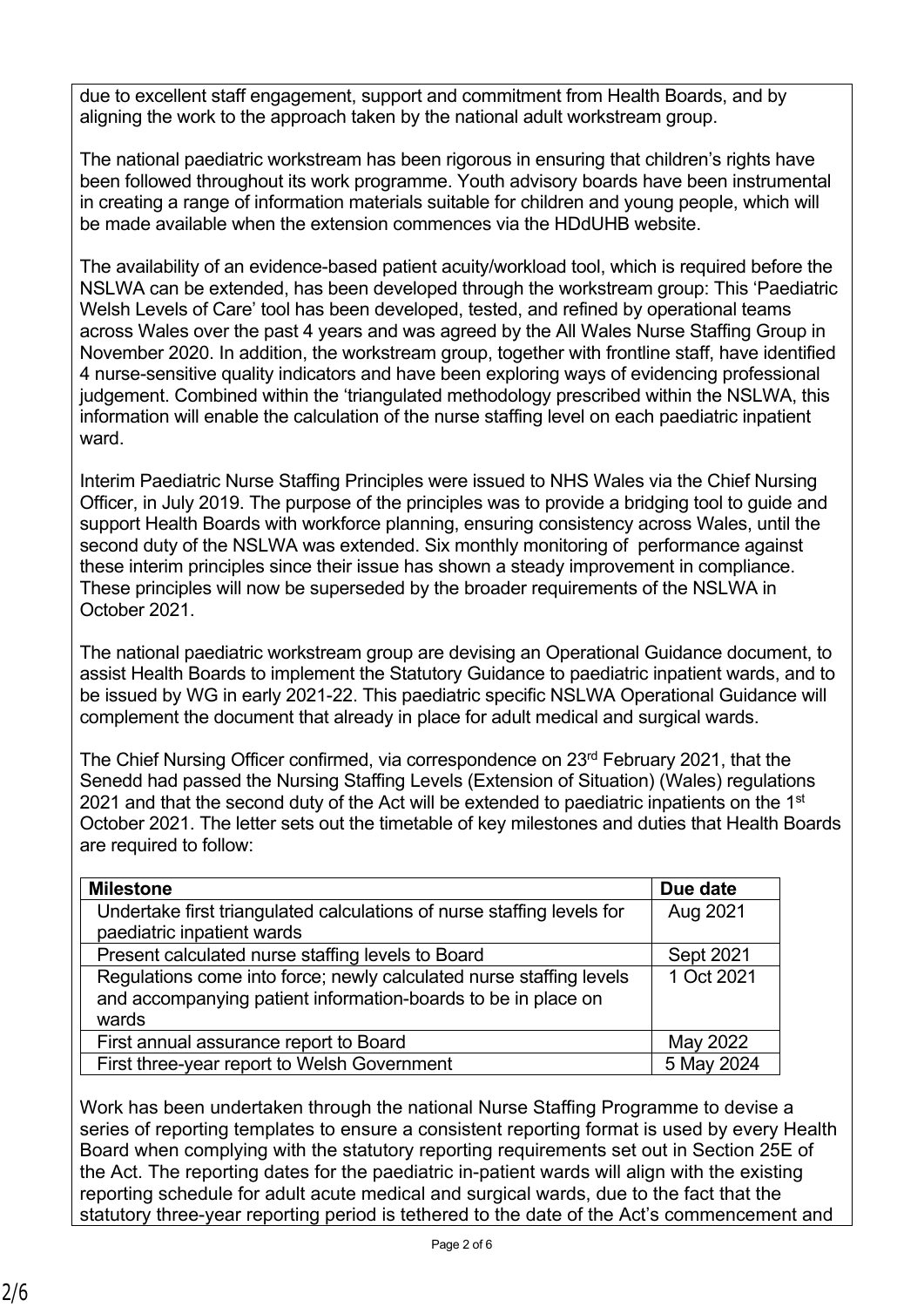not the implementation date of the regulations which underpin this current extension. From May 2022, the annual assurance reports that will be presented to Board will also need to evidence compliance in relation to the requirements of the Act within Paediatric inpatient areas. This information will be aggregated to inform the next tri-annual report to WG in May 2024.

| <b>Asesiad / Assessment</b>      |                                                                                                                                                                                                                                                                                                                                                                                                                                                                                                                                                                                                                                                                                                                                                                                                                                                                                                                                                                                 |
|----------------------------------|---------------------------------------------------------------------------------------------------------------------------------------------------------------------------------------------------------------------------------------------------------------------------------------------------------------------------------------------------------------------------------------------------------------------------------------------------------------------------------------------------------------------------------------------------------------------------------------------------------------------------------------------------------------------------------------------------------------------------------------------------------------------------------------------------------------------------------------------------------------------------------------------------------------------------------------------------------------------------------|
| <b>Health Board</b><br>position: | The paediatric in-patient ward in Glangwili General Hospital<br>(Cilgerran Ward) has 24 beds and 3 paediatric high dependency<br>care beds. This meets the inclusion criteria for a paediatric in-patient<br>ward as laid out in the NSLWA Statutory Guidance (Version 2)<br>published by Welsh Government in February 2020.<br>Bronglais General Hospital (Angharad Ward), has 7 beds (inclusive<br>of the high dependency stabilisation bed) and also has a paediatric<br>Ambulatory Care Unit (PACU) facility integral to the ward. Despite<br>having this PACU facility, the <b>primary purpose</b> of the ward is as an<br>in-patient facility and therefore, it also meets the inclusion criteria for<br>a Section 25B ward.<br>It should be noted that PACU in Glangwill General Hospital and<br>Withybush General Hospital (temporarily merged with the unit in<br>GGH) would be excluded from Section 25B as their primary purpose<br>is not as an in-patient service. |
| <b>Action point 2</b>            | In August 2021, the designated person should use the triangulated<br>approach to calculate the Nurse Staffing Level for paediatric<br>inpatient wards. The process and outcome of the calculation should<br>be recorded using the national calculation template.                                                                                                                                                                                                                                                                                                                                                                                                                                                                                                                                                                                                                                                                                                                |
| <b>Health Board</b><br>position: | The triangulated approach to calculating the Nurse Staffing Levels<br>for Cilgerran ward and Angharad ward has already been applied and<br>the nurse staffing levels calculated. The process has been<br>documented on the nurse staffing levels calculation template, which<br>has been adapted following learning from its use in adult ward<br>settings in HDdUHB. This process has identified the gap between<br>current staffing level and proposed staffing level and this has been<br>discussed and agreed with the 'Designated Person' (Director of<br>Nursing, Quality and Patient Experience (DoNQPE). The nurse<br>staffing levels review, and calculation of required establishment, will<br>be confirmed in August 2021.                                                                                                                                                                                                                                           |
| <b>Action point 3</b>            | In September 2021, the designated person should present a report<br>to the Board listing the Nurse Staffing Level for each of the paediatric<br>wards where section 25B applies                                                                                                                                                                                                                                                                                                                                                                                                                                                                                                                                                                                                                                                                                                                                                                                                 |
| <b>Health Board</b><br>position: | The Board will be receiving the 'Three yearly assurance report on<br>compliance with the NSLWA' at its September 2021 meeting. As part<br>of the SBAR that will accompany the three yearly report for Welsh<br>Government, the outcome of the calculation of the nurse staffing<br>levels for paediatric wards will be included.                                                                                                                                                                                                                                                                                                                                                                                                                                                                                                                                                                                                                                                |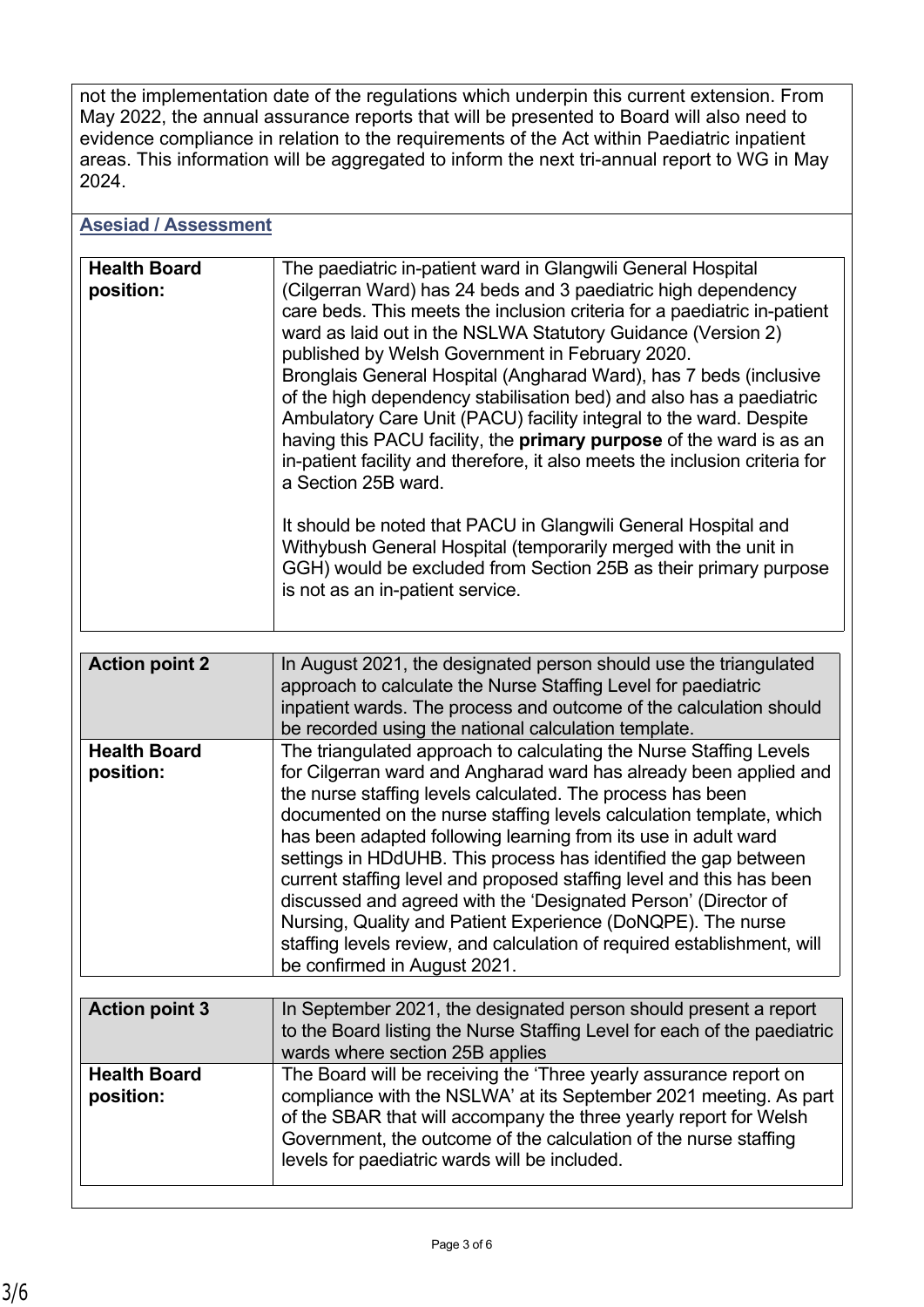| <b>Action point 4</b><br><b>Health Board</b> | The Health Board's operating framework should be revised to<br>include reference to the actions that should be taken and by whom<br>to maintain the Nurse Staffing Level within paediatric inpatient<br>wards. This information should also be included in the Health<br>Board's escalation policy and business continuity plans.<br>The paediatric directorate already has an escalation plan for nurse                                                                                                                                                                                                                                                                                                                                                                                                                                                                                                                                                  |  |
|----------------------------------------------|-----------------------------------------------------------------------------------------------------------------------------------------------------------------------------------------------------------------------------------------------------------------------------------------------------------------------------------------------------------------------------------------------------------------------------------------------------------------------------------------------------------------------------------------------------------------------------------------------------------------------------------------------------------------------------------------------------------------------------------------------------------------------------------------------------------------------------------------------------------------------------------------------------------------------------------------------------------|--|
| position:                                    | staffing levels within their ward. There is a small amount of<br>adaptation and finalisation that will be required for both the paediatric<br>escalation plan and the Health Board's over-arching NSLWA<br>'Operating Framework' document to reflect the extension of the<br>NSLWA to cover paediatric in-patient wards. This will be undertaken<br>during Quarter 1 2021/22 as a joint piece of work between the<br>Directorate team and the Corporate Nursing team.                                                                                                                                                                                                                                                                                                                                                                                                                                                                                     |  |
| <b>Action point 5</b>                        | Ensure robust systems are in place locally to record and review<br>every occasion when the planned<br>roster is not maintained and include the reasons for any deviation<br>and the actions taken.                                                                                                                                                                                                                                                                                                                                                                                                                                                                                                                                                                                                                                                                                                                                                        |  |
| <b>Health Board</b><br>position:             | Enhancements were made to the Health and Care Monitoring<br>System (HCMS) in July 2020 to enable the recording of when/if the<br>planned roster was not met and what actions were taken in<br>response. The operational teams have been using this system since<br>its introduction, therefore the required recording system is in place<br>and embedded into use. A reporting system has also been finalised<br>and is now available to all clinical leaders for the paediatric in-patient<br>wards. In time, this functionality of the HCMS system will be replaced<br>by the new e-roster and supporting systems being introduced within<br>the Health Board (i.e. Allocate Health roster system supplemented<br>by Safecare module)                                                                                                                                                                                                                   |  |
| <b>Action point 6</b>                        | Ensure robust processes are in place to review and recalculate the<br>Nurse Staffing Levels on a 6 monthly basis using the national<br>calculation template. The presentation of the nurse staffing level<br>should be made to the Board on an annual basis using the national<br>reporting template                                                                                                                                                                                                                                                                                                                                                                                                                                                                                                                                                                                                                                                      |  |
| <b>Health Board</b><br>position:             | It is anticipated that the paediatric directorate biannual review<br>cycles will slot into the same timetable as followed by the adult<br>wards. This means that the nurse staffing levels for these wards will<br>formally be presented to the Board in November 2022:<br>The nurse staffing levels for 2021 will need to be presented slightly<br>earlier in 2021, i.e. September 2021 to ensure a nurse staffing level<br>that has been presented to the Board is in place (as the Act<br>requires) when the Act is extended to paediatric wards on October<br>1 <sup>st</sup> 2021. In addition, it is anticipated that, as occurs with adult<br>wards, when the Board receives the annual assurance report for<br>the preceding fiscal year period in May of each year, any update on<br>nurse staffing levels which have changed during the 'spring'<br>biannual NSL review cycle will be notified to the Board through the<br>accompanying report. |  |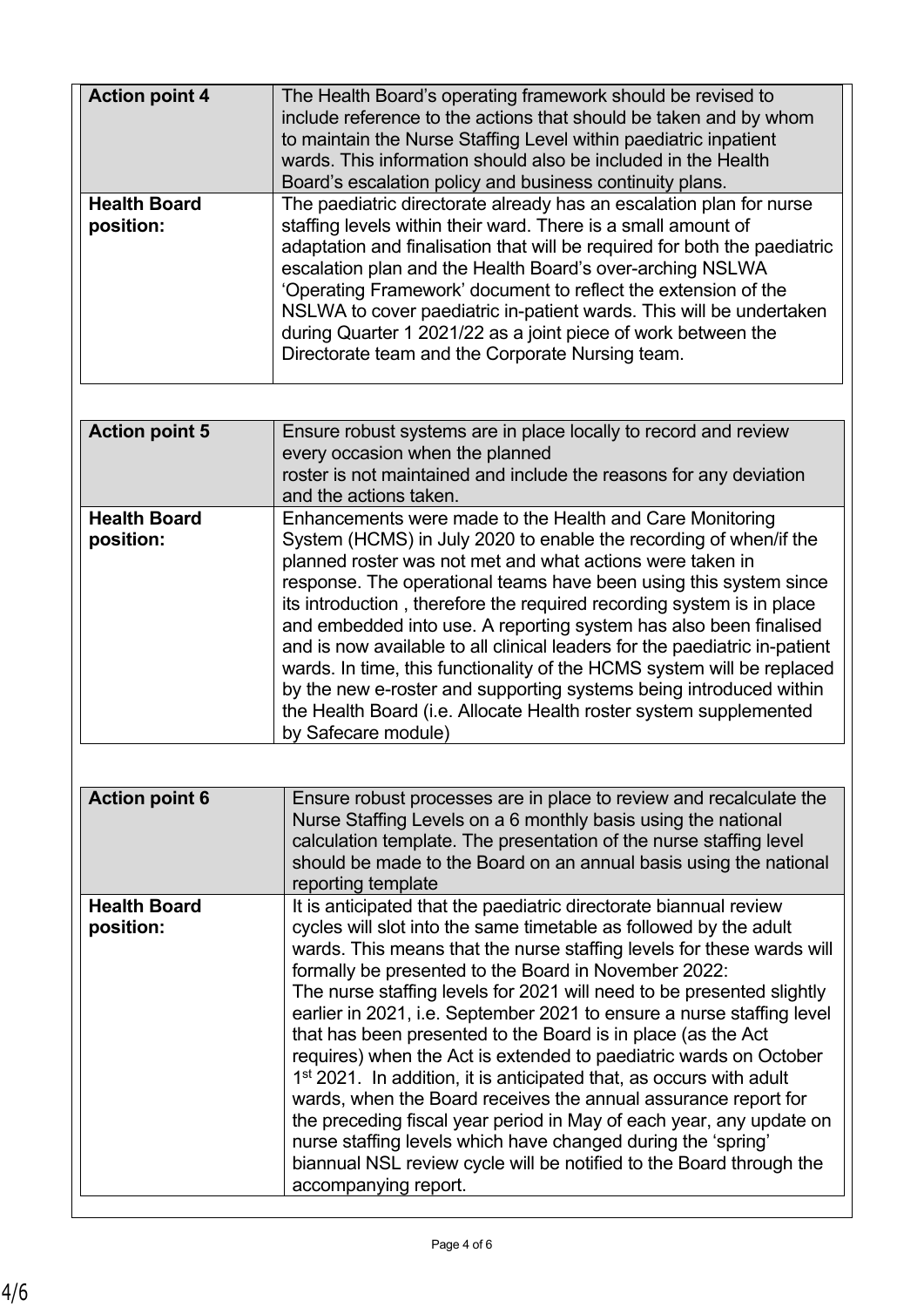| <b>Action point 7</b>  | Once the nurse staffing level has been calculated and presented to     |
|------------------------|------------------------------------------------------------------------|
|                        | the Board, utilise the informing patient's template to inform patients |
|                        | of the Nurse Staffing Level on paediatric inpatient wards              |
| <b>Health Board</b>    | The template on which the nurse staffing levels are to be displayed    |
| position:              | has been agreed nationally and wall mounted display frames, to         |
|                        | enable the display of both Welsh and English versions of the           |
|                        | template, are in the process of being purchased.                       |
|                        |                                                                        |
|                        |                                                                        |
| <b>Action point 8</b>  | Ensure patients and families can access frequently asked questions     |
|                        | which includes information on how to raise concerns about the Nurse    |
|                        | <b>Staffing Level.</b>                                                 |
| <b>Health Board</b>    | As described above, plans are in place to ensure that the nurse        |
| position:              | staffing levels will be displayed outside the wards, together with     |
|                        | information explaining the broad principles of the NSLWA and           |
|                        | Frequently Asked Questions in formats suitable for children and        |
|                        | adults. In addition, as this mechanism for making information          |
|                        | available to patients and parents may prove less than effective in an  |
|                        | environment of care still impacted on by COVID-19, opportunities to    |
|                        | use electronic mechanisms to communicate the key information           |
|                        |                                                                        |
|                        | relating to the NSLWA will also be explored by the Task Group.         |
|                        |                                                                        |
|                        |                                                                        |
| <b>Action point 9</b>  | Access and utilise the suite of supportive mechanisms available from   |
|                        | the Nurse Staffing Programme Team to support, guide and educate        |
|                        | operational teams to enable them to fulfil their roles and             |
|                        | responsibilities under the Act.                                        |
| <b>Health Board</b>    | The Paediatric Workstream Project Lead who sits within the national    |
| position:              | Nurse Staffing Programme team has provided significant support to      |
|                        | HDdUHB over the past 2 years. This has included providing training     |
|                        | on the Welsh Levels of Care patient acuity tool; awareness raising in  |
|                        | relation to the NSLWA; support for Task Group meetings; and            |
|                        | communication to the paediatric services. The further needs of the     |
|                        | operational team to ensure full preparedness for the commencement      |
|                        | of the Act is currently being scoped and a plan to address any         |
|                        |                                                                        |
|                        | outstanding requirements will be developed through the Task Group      |
|                        | (described below).                                                     |
|                        |                                                                        |
| <b>Action point 10</b> | Establish implementation groups supported by the paediatric project    |
|                        | lead, to provide support and guidance to Health Boards to ensure       |
|                        | preparation for extension                                              |
| <b>Health Board</b>    |                                                                        |
|                        | The NSLWA Paediatric Extension Task Group, which includes              |
|                        |                                                                        |
| position:              | managerial and clinical staff from across the paediatric in-patient    |
|                        | services on its membership, has been established and meets             |
|                        | bimonthly. This group is chaired by the Directorate Nurse for          |
|                        | Children's Services. This group reports to both the Women's and        |
|                        |                                                                        |
|                        | Children's Directorate Quality and Safety Group and to the NSLWA       |
|                        | Implementation Group. The group has developed a detailed action        |
|                        | plan to guide its work. In addition, a core group comprising the       |
|                        | paediatric services nursing and managerial leadership team,            |
|                        | Page 5 of 6                                                            |
|                        |                                                                        |